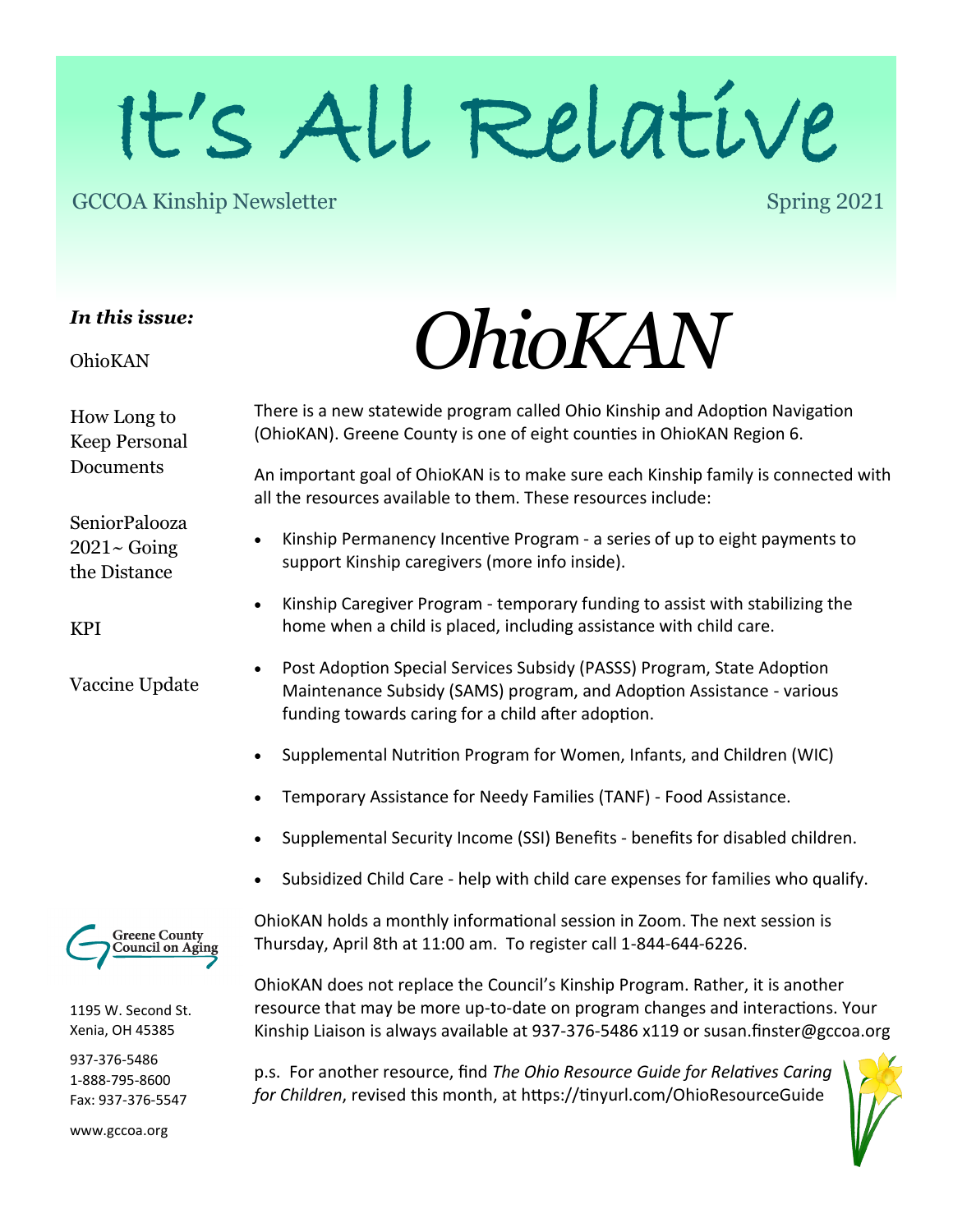#### *How Long Should I Keep Personal Documents?*

How long should you keep documents that have sensitive information on them? The answers vary, depending on the document.

Keep tax returns 3 years under most circumstances. *Keep any document that supports a claim on a tax return for as long as you keep your tax return.* 

Otherwise:

- Medical bills/statements: Keep 1 year.
- Pay stubs, checking account statements, credit card statements: Keep until you have your annual summary.
- Utility bills, bank deposit/withdrawal receipts, credit card receipts: Keep until you can verify on your next statement.
- Paid off mortgages, legal filings, inheritances, birth/death certificates: Keep all of these permanently.

Check our web site (www.gccoa.org) for a more detailed document.



Once you decide to get rid of a document, the safest way is by shredding it. The Council is holding a spring shredding event on Saturday, April 10th, 9am to Noon at the Xenia Community Center (1265 W Second St, the building next to the Council office). No reservations required. Drive up with your bags or boxes of documents. Volunteers will move them from your car to the Shred-it truck for shredding. Please be sure that the bags/boxes only contain paper—no checkbook covers, for example.



Last year we took SeniorPalooza online with videos, contests, and Facebook posts. This year we're upping our game. SeniorPalooza will run from May 10th through May 21st, with a mix of videos, challenges, activities, trivia, and other events that you can participate in at home, or out in the community, and there will be a couple in-person events with your Council team.

"Going the Distance" refers to something that lasts. If you are in a relationship that has stood the test of time, and would be willing to share your story with us, please let us know. (Our Kinship Liaison has known her best friend for almost 45 years.)

All SeniorPalooza activities are family friendly. Signing up is easy, and it will give you something fun and new to try. Did we mention prizes?

To receive a schedule of SeniorPalooza activities, call us at 937-376-5486 or send an email to yourfriends@gccoa.org

As always, you will be able to find updates on our web site (www.gccoa.org) and on our Facebook page.

We hope you will join us in the festivities!

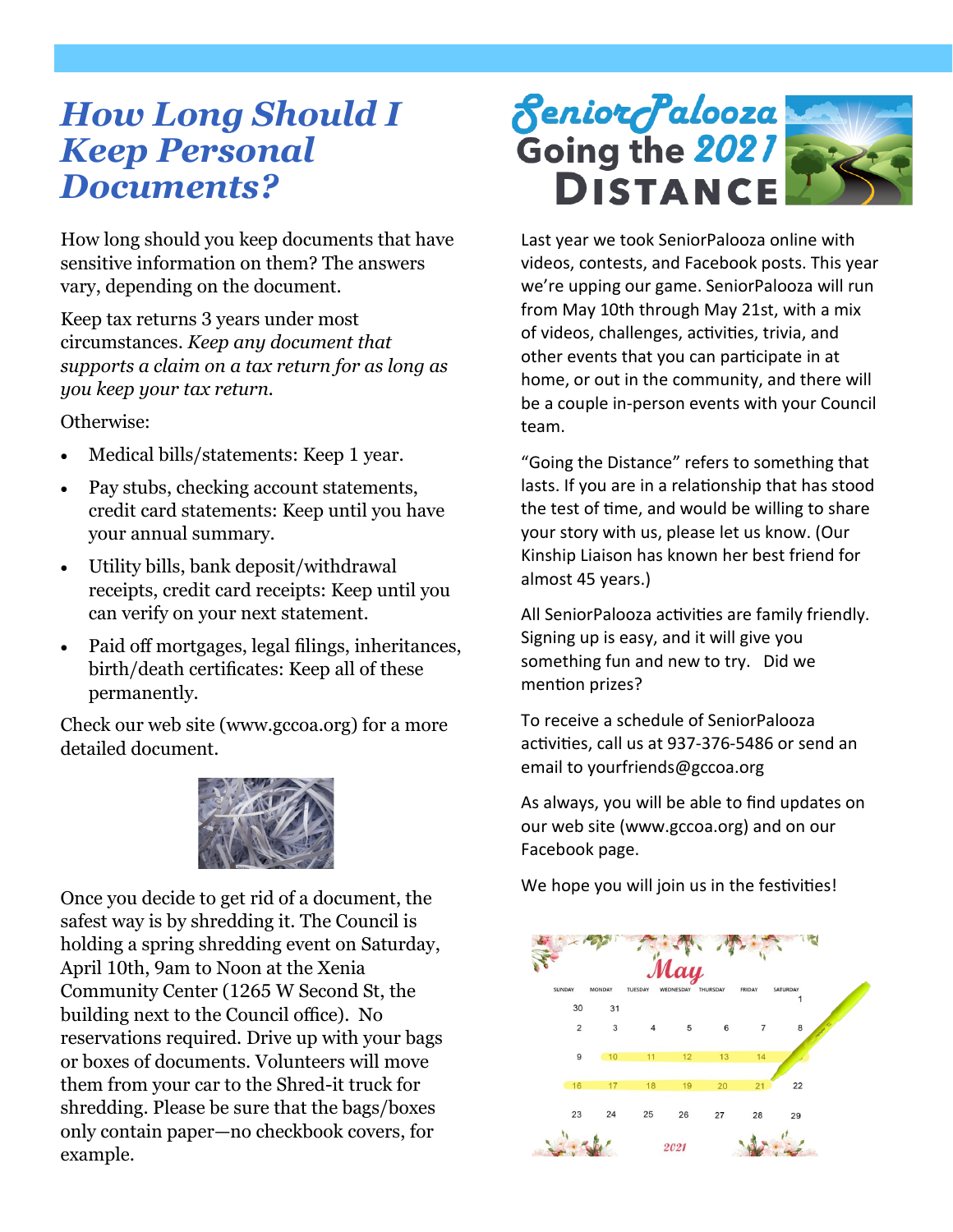#### KPI Review

Ohio's *Kinship Permanency Program*, or KPI, is intended to provide initial financial support for minor children who are being cared for in a kinship situation. Funds include an initial larger payment, followed by a series of smaller payments at 6 month intervals, up to a total of 8 payments. *There is no deadline for the initial application.* 

Eligibility requirements:

- A court-issued order granting legal custody or on or after July 1, 2005. Temporary guardianship is not sufficient.
- The child must live with the kinship caregiver.
- Everyone 18 years or older in the home must complete a background check.
- If the placement was not made by an approved children services agency, the kinship family must undergo a home study (at no cost) prior to KPI approval.
- The gross income of the household cannot exceed 300% of federal poverty guidelines.

To request the KPI application packet, contact: Greene County Job and Family Services, 541 Ledbetter Road, Xenia, OH 45385 or call 937-562-6600

### *Vaccine Update*

As more Covid-19 vaccine doses become available in Ohio, you may be wondering - what about the children? Most children who get sick with Covid-19 recover quickly, but a few unlucky ones develop more severe, long-term symptoms, and some have died.

The good news is that every Covid-19 vaccine manufacturer is now running studies in children under 18. Some of the studies will wrap up by early summer.

For more information, visit

https://gettheshot.coronavirus.ohio.gov/



Do you need help getting to your Covid-19 vaccination appointment?

Transportation for vaccination appointments is being provided by Greene County senior centers with transportation programs – Beavercreek (426-6166), Fairborn (878-4141), Xenia (376- 4353) and Yellow Springs (767-5751), based on availability.

Greene CATS Public Transit is providing free transportation for seniors who have appointments to receive their COVID vaccination at the GCPH vaccine site. Request a trip by noon the day before (or earlier). For other vaccine sites, Greene CATS reservations must be requested two business days in advance by noon. Greene CATS Scheduling Office at (937) 708-8322 (Option 1), Monday-Friday 8am-4pm.